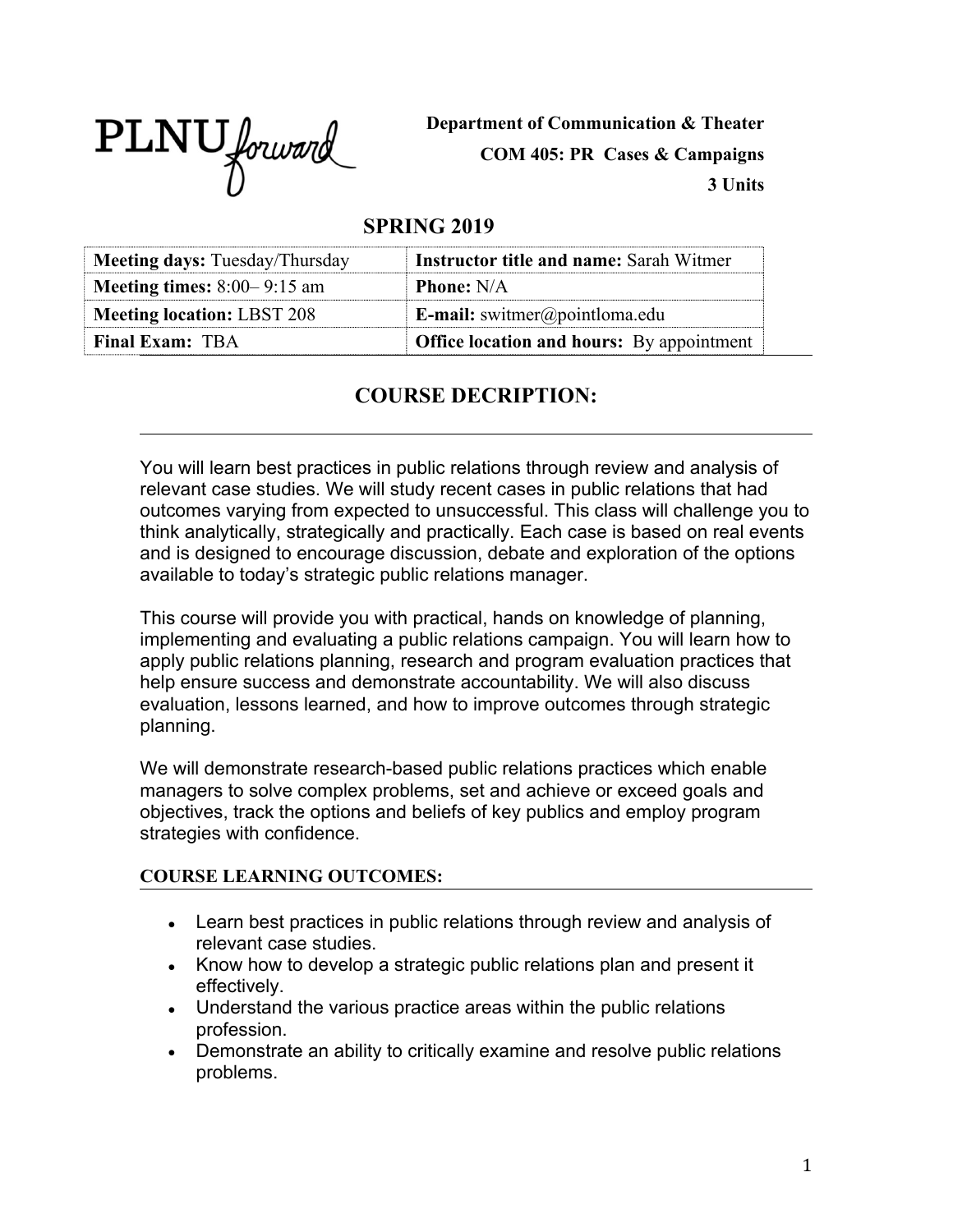### **COURSE TEXTBOOKS:**

Guth, D. W., & Marsh, C. (2017). *Public relations: A values-driven approach* (6th ed.). Boston: Allyn & Bacon. \*\*\*NOTE: this is available in ebook or used\*\*\*

#### **COURSE FORMAT:**

This class is developed for advanced students in public relations who have completed COM 390, Introduction to Public Relations or other relevant PR course or work experience.

# **ASSIGNMENT DESCRIPTIONS:**

## **CHAPTER REFLECTIONS (11 @ 5pts each = 55 pts.)**

Description: After each chapter lecture, the professor will assign specific questions to help you reflect on the material you learned in class. Based on these questions, you will type up a one-page reflection, to be uploaded and submitted on Canvas before the following class session.

Requirements:

- Each question answered
- Self-reflection included
- One page
- $\bullet$  and  $\bullet$  and  $\bullet$  and  $\bullet$

Style Standard: APA, Times New Roman 12 pt. font, double-spaced. Students must submit the notes on Canvas well in advance to its due time, in case of any Internet or website glitches. The student is responsible for taking the quiz with plenty of time to contact the Library Helpdesk in case of any issues.

# **CHAPTER CASE STUDIES (11 @ 5pts each = 55 pts.)**

Description: After each chapter lecture, the professor will assign specific case studies to be analyzed and discussed in-class.

Requirements:

- Must be present in-class to receive credit
- Must describe case to the class and recommend actions
- Must respond to other students' cases

#### Style Standard: N/A

### **FINAL SEMESTER REFLECTIONS (25 pts.)**

Description: Students will take this opportunity to reflect on what they have learned throughout the semester.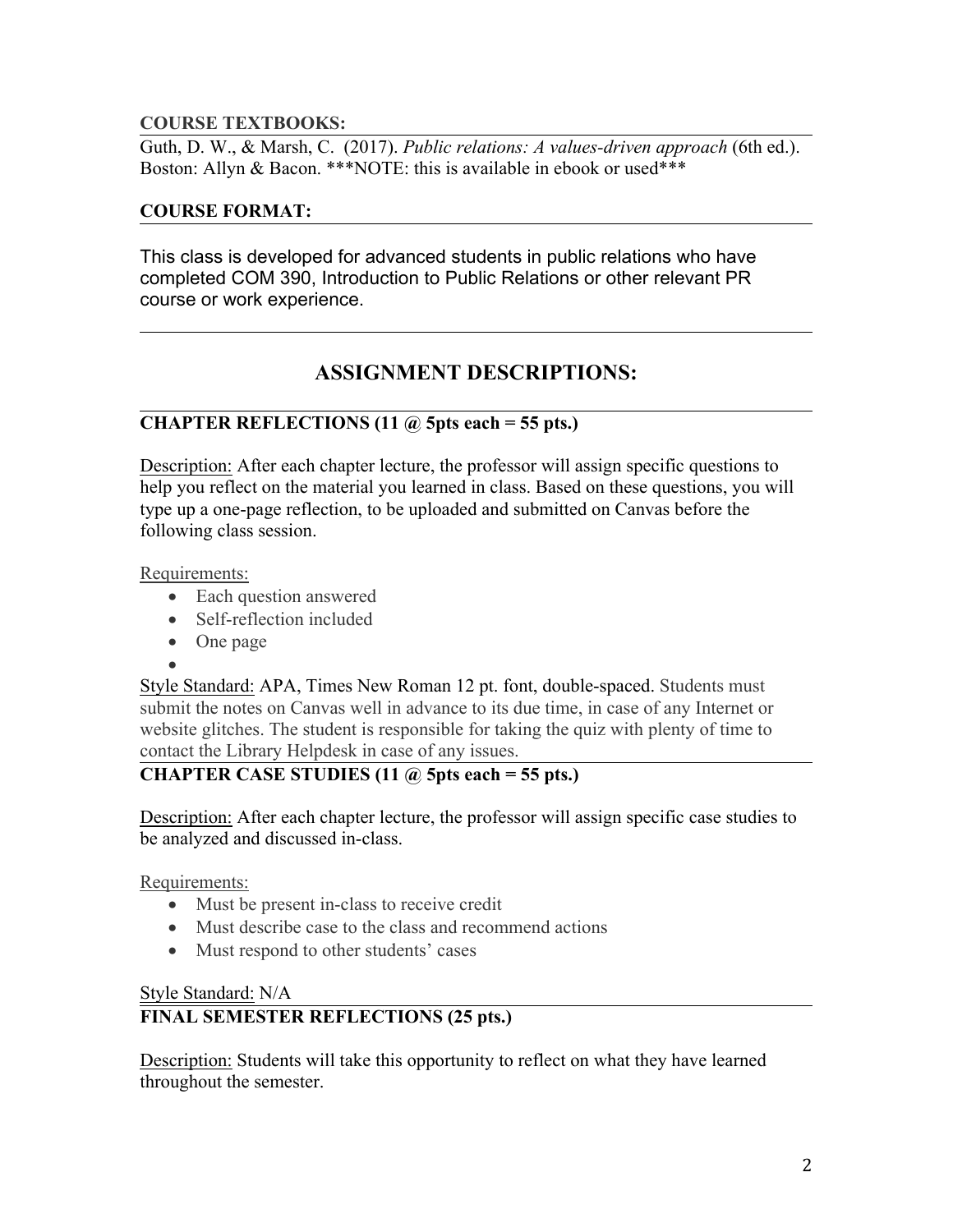#### Requirements:

- Each chapter covered
- Self-reflection included
- Five pages

Style Standard: APA, Times New Roman 12 pt. font, double-spaced. Students must submit the notes on Canvas well in advance to its due time, in case of any Internet or website glitches. The student is responsible for taking the quiz with plenty of time to contact the Library Helpdesk in case of any issues.

## **PERSONAL BRAND (25 pts.)**

Description: Students will create and present their "personal brand" to the classroom. More information will be provided in person.

# **CAREER PRESENTATIONS (100 pts.)**

Description: Students will receive a list of potential PR careers. Each may choose the career they are most interested in/ most likely to pursue. The idea of this project is to take a deep dive into this specific job field and present your finding to the class. More details will be explained in person.

Style Standard: Non-Applicable.

# **PARTICIPATION (15 pts.)**

This is a hands-on, student-centered course. Therefore, you will be graded on your participation. Those who are energetic, contributory, and consistent with attendance will receive a high participation grade. As contribution to and involvement with the class goes down, will the grade. Contributions to our roundtable discussions, guest speaker Q & A sessions, and group projects will be considered when calculating the participation grade.

| <b>Assignment Name</b>                            | <b>Points Possible</b> | <b>Your Score</b> |  |
|---------------------------------------------------|------------------------|-------------------|--|
| <b>Branding Presentation</b>                      | $25$ pts.              |                   |  |
| Chapter Reflections $(11@5pts$ each)              | 55 pts.                |                   |  |
| Classroom case studies $(11 \omega)$ pts each)    | 55 pts.                |                   |  |
| <b>Career Presentation</b>                        | $100$ pts.             |                   |  |
| "How-To" Exercises $(5 \hat{\omega})$ 5 pts each) | $25$ pts.              |                   |  |
| <b>Final Semester Reflections</b>                 | $25$ pts.              |                   |  |
| <b>Class Participation</b>                        | 15 pts.                |                   |  |
| <b>Total Points</b>                               | 300 pts.               |                   |  |

# **ASSESSMENT AND GRADING**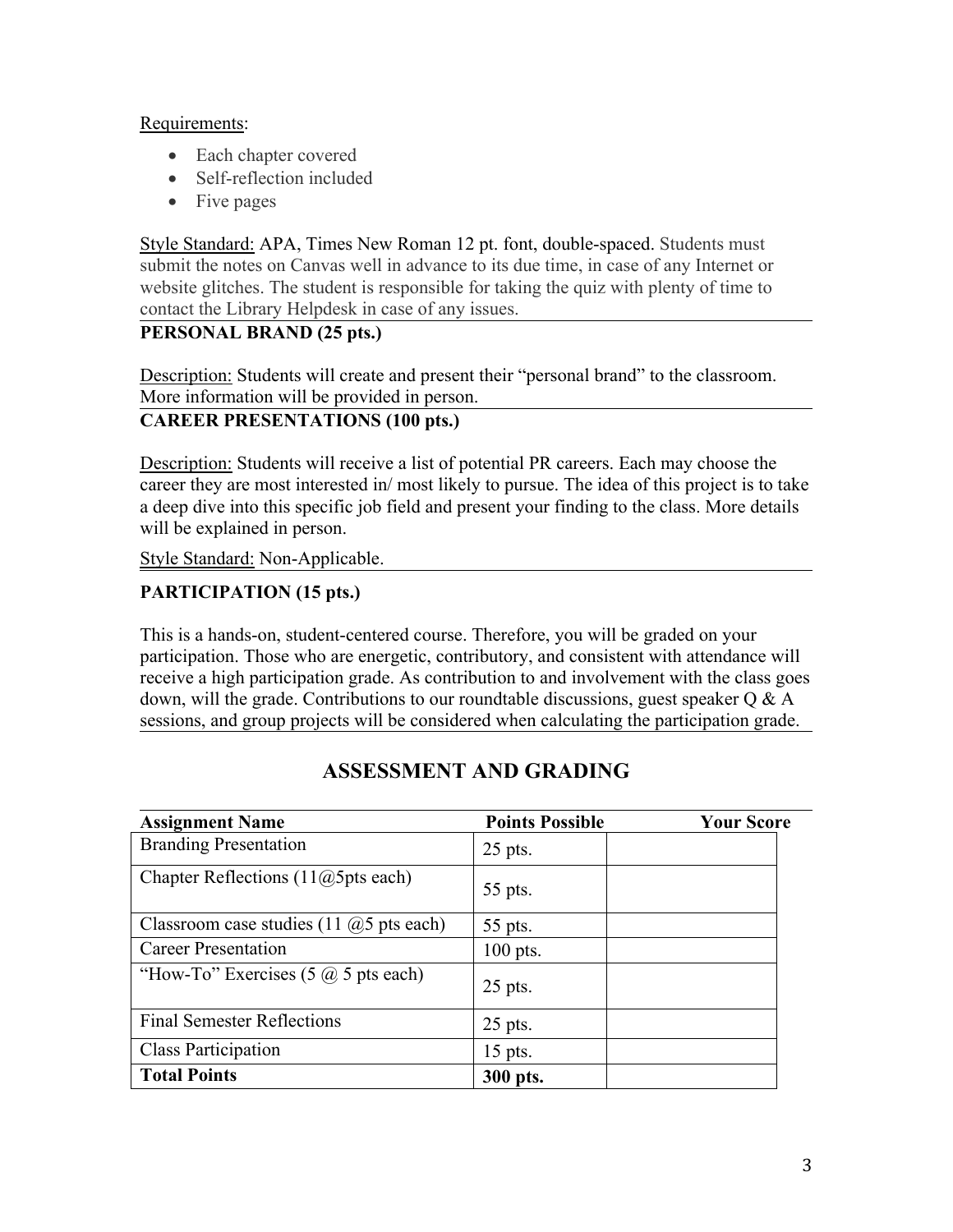#### **GRADING SCALE:**

| Grade        | Percent | Grade         | Percent   | <b>GRADING STANDARDS:</b>            |
|--------------|---------|---------------|-----------|--------------------------------------|
| $\mathsf{A}$ | 93-100  |               | $73 - 76$ |                                      |
| $A-$         | 90-92   | $\mathcal{C}$ | $70-72$   | "A's"are awarded for work that is    |
| $B+$         | 87-89   | $D+$          | 67-69     | highly exceptional, shows insight    |
| B            | 83-86   | D             | 63-66     | and analysis in submittals and class |
| $B-$         | 80-82   | $D-$          | $60 - 62$ | discussion and goes beyond all       |
| $C+$         | 77-79   | F             | $0 - 59$  | minimal requirements                 |

"B's"…are awarded for work that is above average and **goes beyond minimal requirements.**

"C's"…are awarded for work that meets basic standards and requirements.

"D's"……..are awarded for below average work that usually lacks minimal requirements.

"F's"……..are awarded for work that clearly does not meet minimal standards, or is not completed.

### **GRADE CONCERNS:**

If you feel that you were unjustly evaluated on any assignment, please talk with me within 2 weeks after the assignment has been returned. An appeal is welcome by scheduling an appointment. Please come with a well-reasoned and written explanation of why the grade should be changed, and I will be happy to discuss it with you. Asking for an appeal and defending your case does not secure, nor imply a change of grade. If at any point during the course you are concerned with your overall class grade or other issues in the course, please feel free to make an appointment or stop by my office. I want to help you learn and succeed in this course.

### **ASSIGNMENTS**

- All assignments must be typed and submitted on Canvas before the start of class.
- Please note that standard APA font and margins are expected of one inch and 12 point font (Times New Roman). All papers should be double-spaced.
- There should be no grammatical errors or misspelled words in your assignments. Always proofread your assignments and have someone else proof them too.
- Hand written work from class must be completely legible or it will not be accepted.
- All assignments are due on the day and time as specified. Please submit online. Late assignments will not be accepted unless previously discussed with the teacher.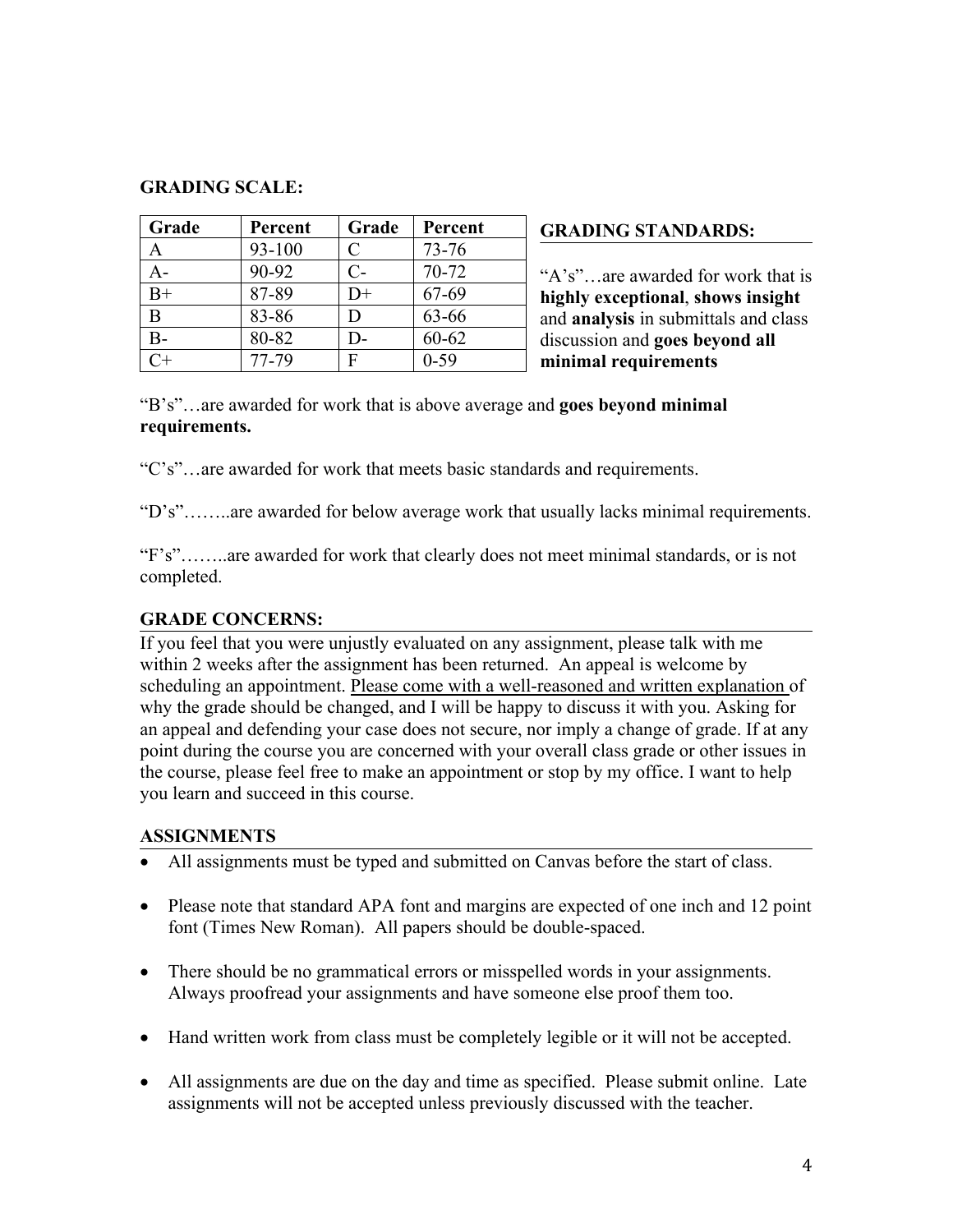### **INCOMPLETES AND LATE ASSIGNMENTS**

All assignments are to be submitted/turned in by the beginning of the class session when they are due—including assignments posted in Canvas. Incompletes will only be assigned in extremely unusual circumstances.

# **FINAL EXAMINATION POLICY**

Successful completion of this class requires taking the final examination **on its scheduled**  day. The final examination schedule is posted on the [Class Schedules](http://www.pointloma.edu/experience/academics/class-schedules) site. No requests for early examinations or alternative days will be approved.

# **PLNU POLICY**

## **PLNU Mission: To Teach ~ To Shape ~ To Send**

Point Loma Nazarene University exists to provide higher education in a vital Christian community where minds are engaged and challenged, character is modeled and formed, and service is an expression of faith. Being of Wesleyan heritage, we strive to be a learning community where grace is foundational, truth is pursued, and holiness is a way of life.

# **PLNU COPYRIGHT POLICY**

Point Loma Nazarene University, as a non-profit educational institution, is entitled by law to use materials protected by the US Copyright Act for classroom education. Any use of those materials outside the class may violate the law.

### **PLNU ACADEMIC HONESTY POLICY**

Students should demonstrate academic honesty by doing original work and by giving appropriate credit to the ideas of others. Academic dishonesty is the act of presenting information, ideas, and/or concepts as one's own when in reality they are the results of another person's creativity and effort. A faculty member who believes a situation involving academic dishonesty has been detected may assign a failing grade for that assignment or examination, or, depending on the seriousness of the offense, for the course. Faculty should follow and students may appeal using the procedure in the university Catalog. See [Academic Policies](http://catalog.pointloma.edu/content.php?catoid=18&navoid=1278) for definitions of kinds of academic dishonesty and for further policy information.

# **PLNU ACADEMIC ACCOMMODATIONS POLICY**

If you have a diagnosed disability, please contact PLNU's Disability Resource Center (DRC) within the first two weeks of class to demonstrate need and to register for accommodation by phone at 619-849-2486 or by e-mail at  $DRC@pointloma.edu$ . See [Disability Resource Center](http://www.pointloma.edu/experience/offices/administrative-offices/academic-advising-office/disability-resource-center) for additional information.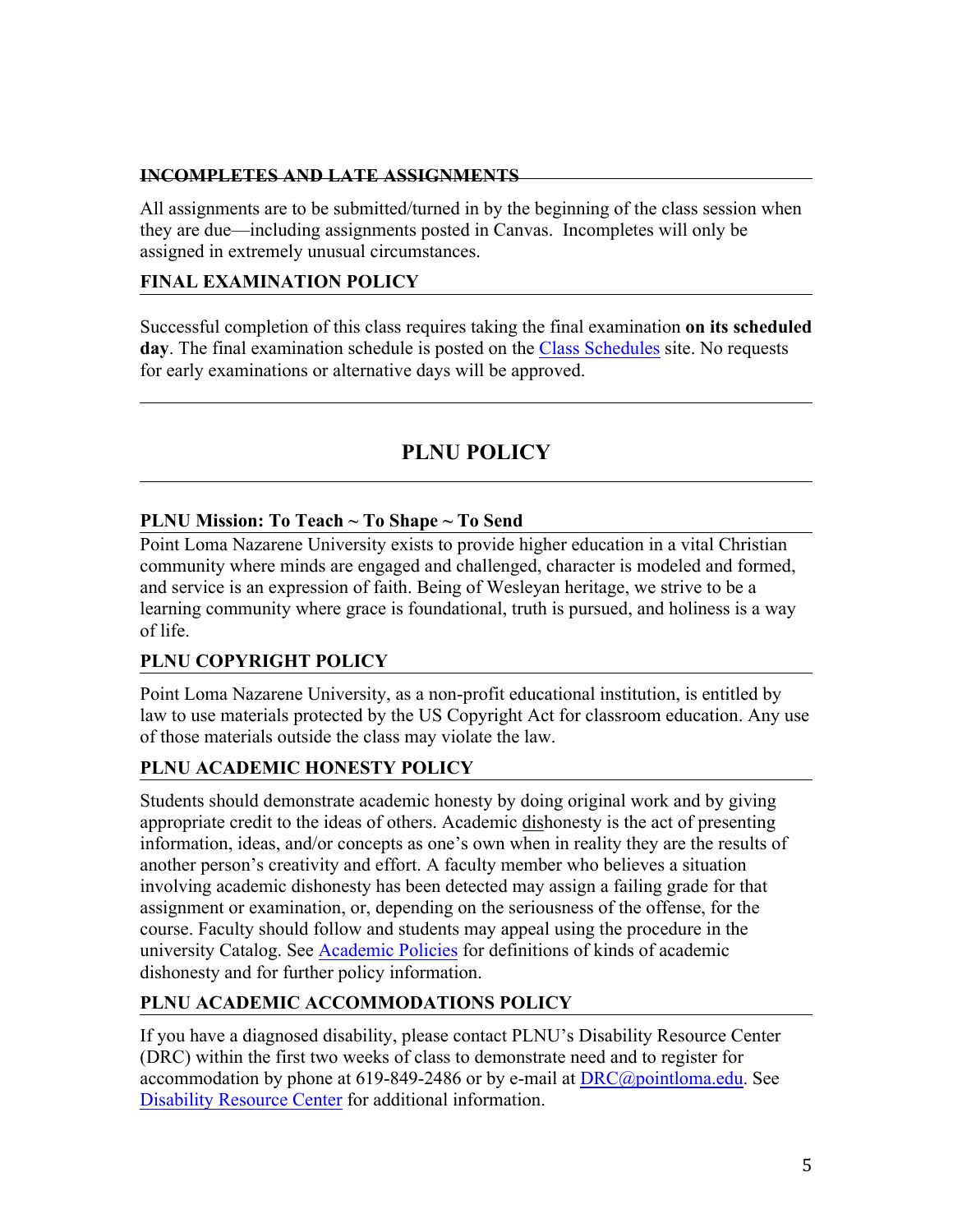### **PLNU ATTENDANCE AND PARTICIPATION POLICY**

Regular and punctual attendance at all classes is considered essential to optimum academic achievement. If the student is absent from more than 10 percent of class meetings, the faculty member can file a written report which may result in de-enrollment. If the absences exceed 20 percent, the student may be de-enrolled without notice until the university drop date or, after that date, receive the appropriate grade for their work and participation. See [Academic Policies](http://catalog.pointloma.edu/content.php?catoid=18&navoid=1278) in the Undergraduate Academic Catalog.

| <b>Date</b>   | <b>Discussion/Activity</b>                                                          | <b>Due This Day</b>                  | <b>Assigned For</b><br><b>Next Class</b> |
|---------------|-------------------------------------------------------------------------------------|--------------------------------------|------------------------------------------|
| Tuesday 1/8   | <b>NO CLASS:</b><br><b>Tuesday as a Monday Schedule</b>                             |                                      |                                          |
| Thursday 1/10 | Class Intro: Syllabus & "Personal Brand"<br>Assignment Explained                    |                                      | "Personal<br>Brand"<br>Presentation      |
| Tuesday 1/15  | "Personal Brand" Presentations<br>& Discussion                                      | "Personal<br>Brand"<br>Presentations |                                          |
| Thursday 1/17 | PR Career Presentation Assignment<br>Explained                                      |                                      |                                          |
| Tuesday 1/22  | Chapter 1: A Brief Introduction to Public<br>Relations<br>& Case Discussion Example |                                      | <b>Chapter One</b><br>Reflection         |
| Thursday 1/24 | Ch. 2 Reflection Due<br>Examples & Discussion                                       | Chapter One<br>Reflection            |                                          |
| Tuesday 1/29  | Chapter 2: Ethics and the Law<br>& Case Discussion                                  |                                      | Chapter Two<br>Reflection                |
| Thursday 1/31 | Ch. 2 Reflection Due<br>Examples & Discussion                                       | Chapter Two<br>Reflection            |                                          |
| Tuesday 2/5   | <b>Chapter 3: Corporate Social Responsibility</b><br>& Case Discussion              |                                      | <b>Chapter Three</b><br>Reflection       |

# **COURSE CALENDAR**

| Thursday 2/7 | Ch. 3 Reflection Due  | <b>Chapter Three</b> |
|--------------|-----------------------|----------------------|
|              | Examples & Discussion | Reflection           |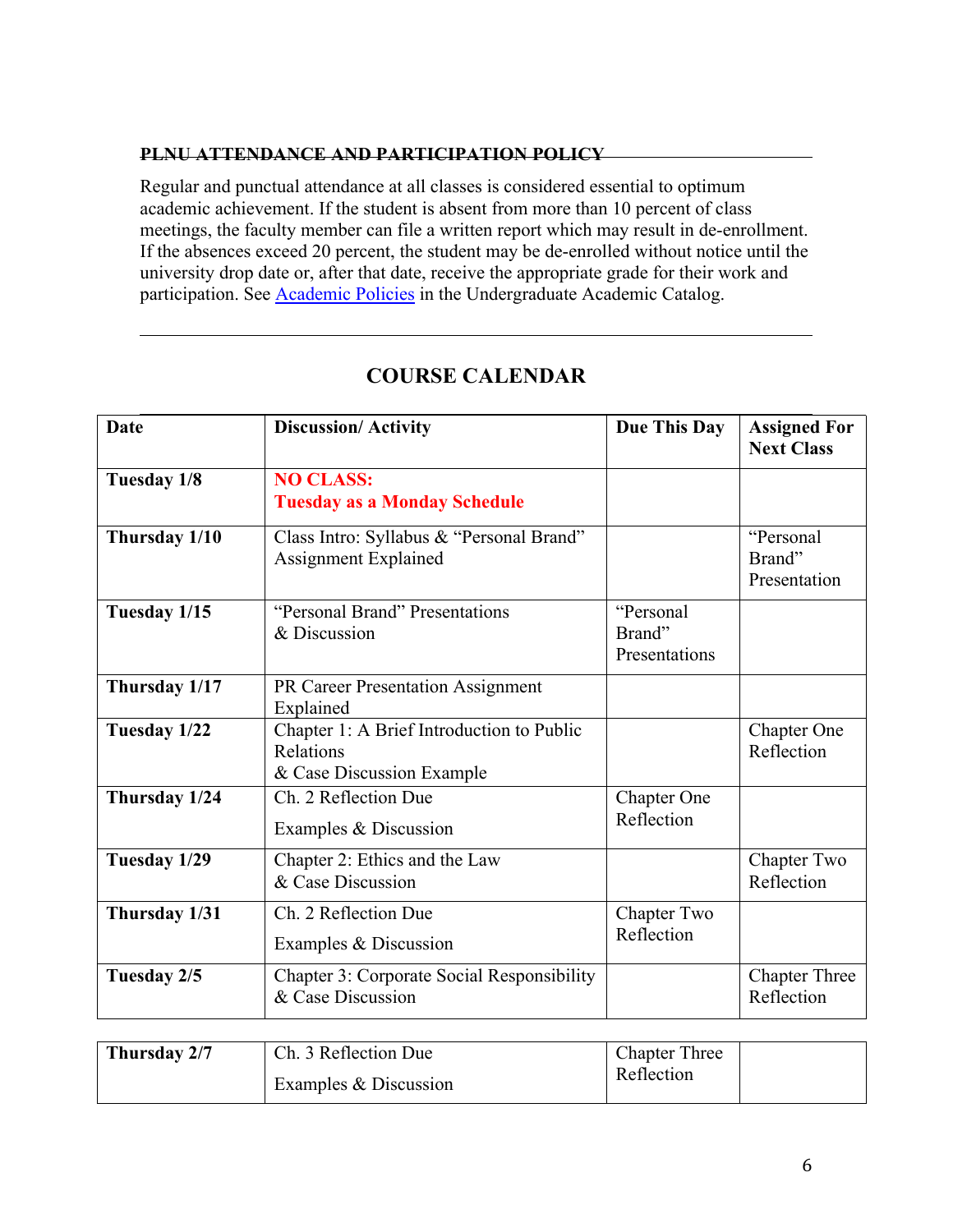| Tuesday 2/12  | <b>Chapter 4: Media Relations</b><br>& Case Discussion                    |                                   | <b>Chapter Four</b><br>Reflection |
|---------------|---------------------------------------------------------------------------|-----------------------------------|-----------------------------------|
| Thursday 2/14 | Ch. 4 Reflection Due                                                      | <b>Chapter Four</b><br>Reflection |                                   |
|               | Examples & Discussion                                                     |                                   |                                   |
| Tuesday 2/19  | <b>Chapter 5: Conflict Management</b><br>& Case Discussion                |                                   | <b>Chapter Five</b><br>Reflection |
| Thursday 2/21 | Ch. 5 Reflection Due                                                      | <b>Chapter Five</b>               |                                   |
|               | Examples & Discussion                                                     | Reflection                        |                                   |
| Tuesday 2/26  | Chapter 6: Activism<br>& Case Discussion                                  |                                   | Chapter Six<br>Reflection         |
| Thursday 2/28 | Ch. 6 Reflection Due                                                      | Chapter Six                       |                                   |
|               | Examples & Discussion                                                     | Reflection                        |                                   |
| Tuesday 3/5   | <b>NO CLASS: SPRING BREAK</b>                                             |                                   |                                   |
| Thursday 3/7  | <b>NO CLASS: SPRING BREAK</b>                                             |                                   |                                   |
| Tuesday 3/12  | <b>Chapter 7: Consumer Relations</b>                                      |                                   | Chapter                           |
|               | & Case Discussion                                                         |                                   | Seven<br>Reflection               |
| Thursday 3/14 | Ch. 7 Reflection Due                                                      | Chapter Seven<br>Reflection       |                                   |
|               | Examples & Discussion                                                     |                                   |                                   |
| Tuesday 3/19  | Chapter 8: Entertainment and Leisure                                      |                                   | Chapter Eight                     |
|               | & Case Discussion                                                         |                                   | Reflection                        |
| Thursday 3/21 | Ch. 8 Reflection Due                                                      | Chapter Eight                     |                                   |
|               | Examples & Discussion                                                     | Reflection                        |                                   |
| Tuesday 3/26  | <b>Chapter 9: Community Relations</b>                                     |                                   | <b>Chapter Nine</b>               |
|               | & Case Discussion                                                         |                                   | Reflection                        |
| Thursday 3/28 | Ch. 9 Reflection Due                                                      | <b>Chapter Nine</b>               |                                   |
|               | Examples & Discussion                                                     | Reflection                        |                                   |
| Tuesday 4/2   | Chapter 10: Cultural and Other & Case<br><b>Discussion Considerations</b> |                                   | Chapter Ten<br>Reflection         |
| Thursday 4/4  | Ch. 10 Reflection Due                                                     | Chapter Ten                       |                                   |
|               | Examples & Discussion                                                     | Reflection                        |                                   |
| Tuesday 4/9   | <b>Chapter 11: Financial Communications</b><br>and Investor Relations     |                                   | Chapter<br>Eleven                 |
|               | & Case Discussion                                                         |                                   | Reflection                        |